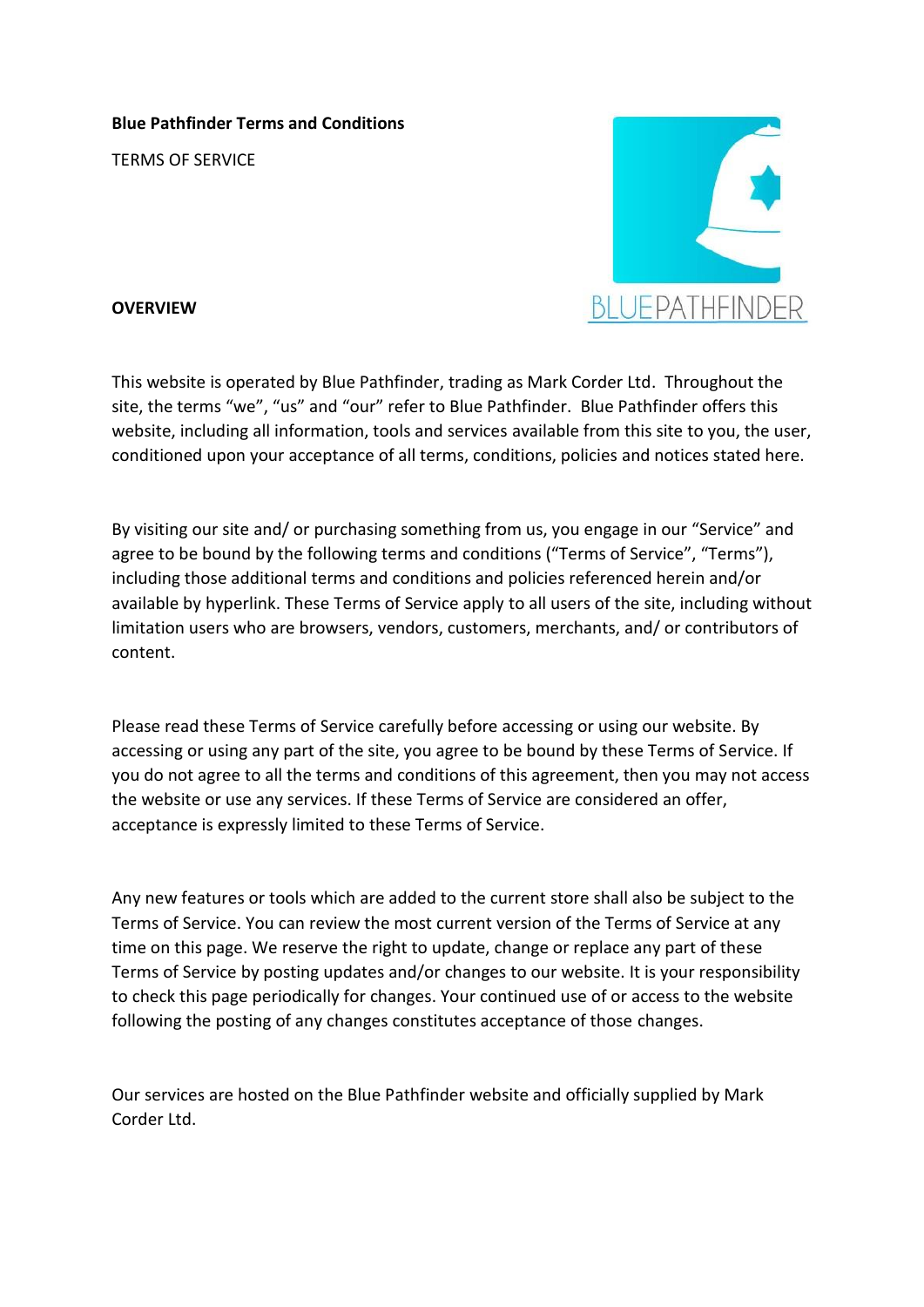### SECTION 1 - ONLINE SERVICES AND MEMBERSHIP TERMS

By agreeing to these Terms of Service, you represent that you are at least 18 years of age or that you are the age and you have given us your consent to allow any of your minor dependents to use this site.

You may not use our products/services for any illegal or unauthorised purpose nor may you, in the use of the Service, breach any laws in your jurisdiction (including but not limited to copyright laws).

You must not transmit any worms or viruses or any code of a destructive nature.

A breach or violation of any of the Terms will result in an immediate termination of your Services.

SECTION 2 - GENERAL CONDITIONS

We reserve the right to refuse service to anyone for any reason at any time.

You understand that your content (not including credit card information), may be transferred unencrypted and involve (a) transmissions over various networks; and (b) changes to conform and adapt to technical requirements of connecting networks or devices. Credit card information is always encrypted during transfer over networks. We will only use PayPal or your direct bank transfer for any sales and you agree to that by making purchases.

You agree not to reproduce, duplicate, copy, sell, resell or exploit any portion of the Service, use of the Service, or access to the Service or any contact on the website through which the service is provided, without express written permission by us.

You agree not to share your member login details/access to any other person and if you do so, your membership may be cancelled immediately without refund.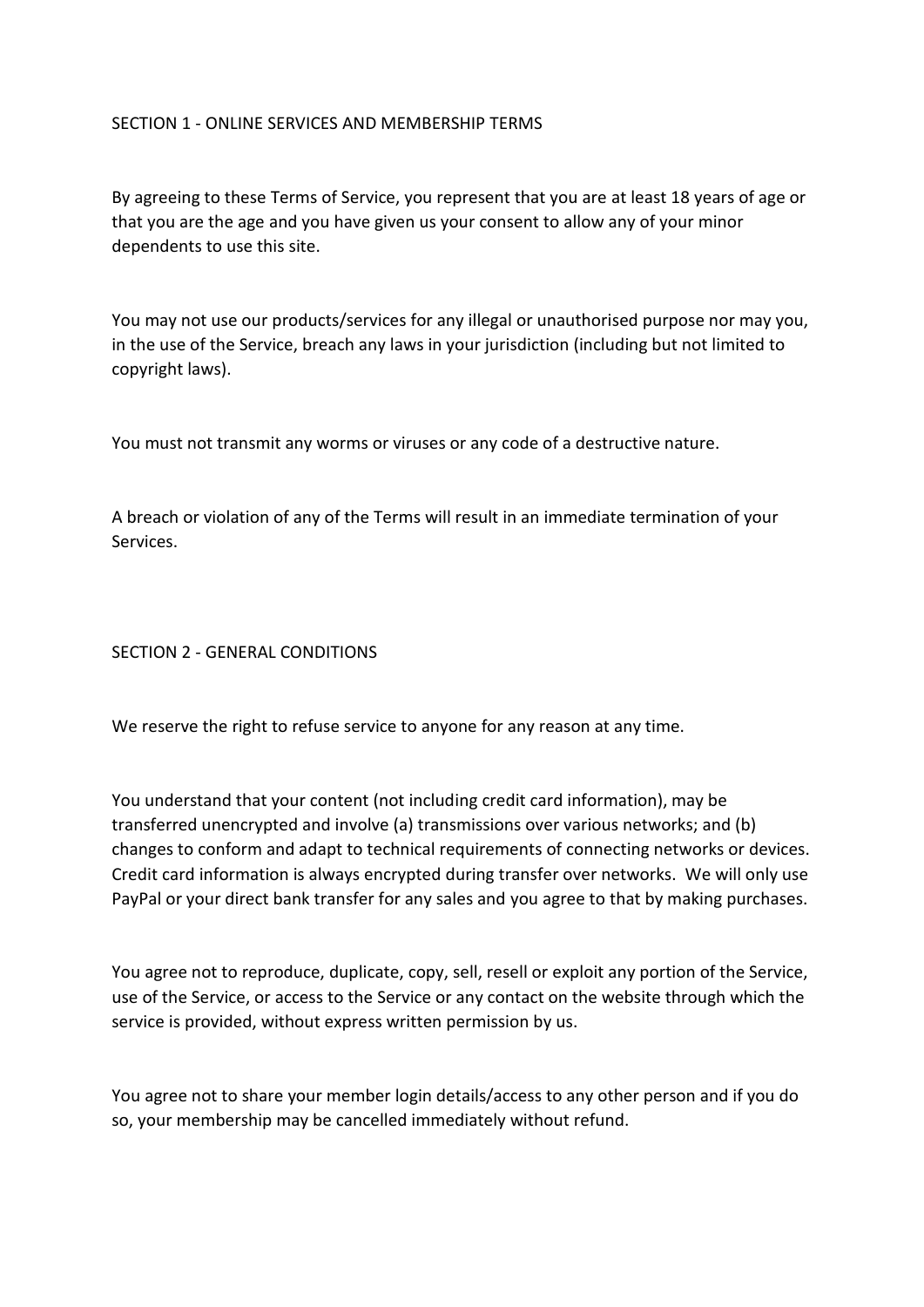The headings used in this agreement are included for convenience only and will not limit or otherwise affect these Terms.

# SECTION 3 - ACCURACY, COMPLETENESS AND TIMELINESS OF INFORMATION

We are not responsible if information made available on this site is not accurate, complete or current. The material on this site is provided for general information only and should not be relied upon or used as the sole basis for making decisions without consulting primary, more accurate, more complete or timelier sources of information. Any reliance on the material on this site is at your own risk.

This site may contain certain historical information. Historical information, necessarily, is not current and is provided for your reference only. We reserve the right to modify the contents of this site at any time, but we have no obligation to update any information on our site. You agree that it is your responsibility to monitor changes to our site.

## SECTION 4 - MODIFICATIONS TO THE SERVICE AND PRICES

Prices for our products are subject to change without notice.

We reserve the right at any time to modify or discontinue the Service (or any part or content thereof) without notice at any time.

We shall not be liable to you or to any third-party for any modification, price change, suspension or discontinuance of the Service.

SECTION 5 - PRODUCTS OR SERVICES (if applicable)

Certain products or services may be available exclusively online through the website and to subscribed members. These products or services may have limited quantities and are subject to return or exchange only according to our Return Policy.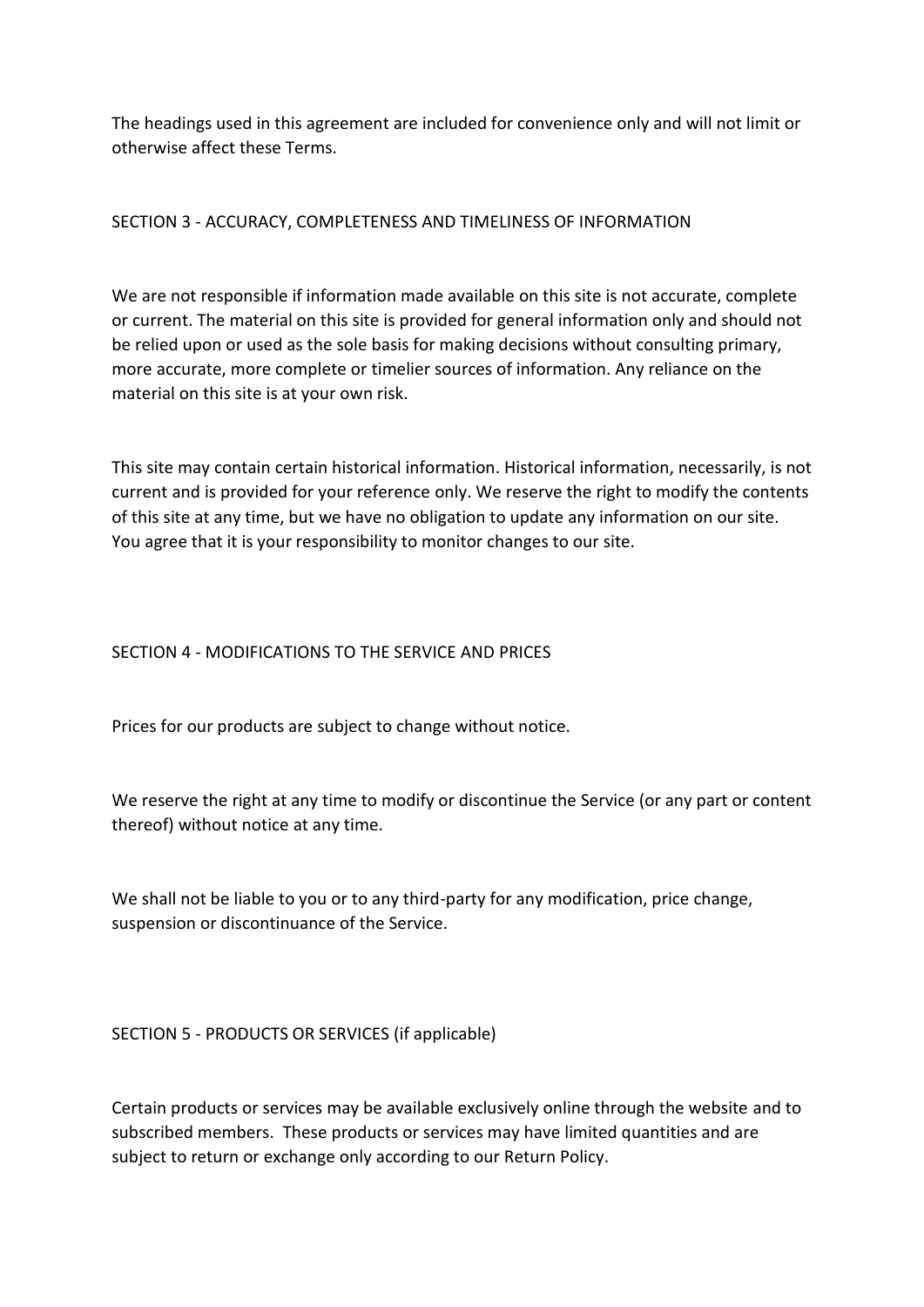We have made every effort to display as accurately as possible the description of the products and service that appear for sale on the website.

We reserve the right, but are not obligated, to limit the sales of our products or Services to any person, geographic region or jurisdiction. We may exercise this right on a case-by-case basis. We reserve the right to limit the quantities of any products or services that we offer. All descriptions of products or product pricing are subject to change at anytime without notice, at the sole discretion of us. We reserve the right to discontinue any product at any time. Any offer for any product or service made on this site is void where prohibited.

We do not warrant that the quality of any products, services, information, or other material purchased or obtained by you will meet your expectations, or that any errors in the Service will be corrected.

## SECTION 6 - ACCURACY OF BILLING AND ACCOUNT INFORMATION

We reserve the right to refuse any order you place with us. We may, in our sole discretion, limit or cancel quantities purchased per person, per household or per order. These restrictions may include orders placed by or under the same customer account, the same credit card, and/or orders that use the same billing and/or shipping address. In the event that we make a change to or cancel an order, we may attempt to notify you by contacting the e-mail and/or billing address/phone number provided at the time the order was made. We reserve the right to limit or prohibit orders that, in our sole judgment, appear to be placed by dealers, resellers or distributors.

You agree to provide current, complete and accurate purchase and account information for all purchases made at our store. You agree to promptly update your account and other information, including your email address and credit card numbers and expiration dates, so that we can complete your transactions and contact you as needed.

For more detail, please review our Returns Policy.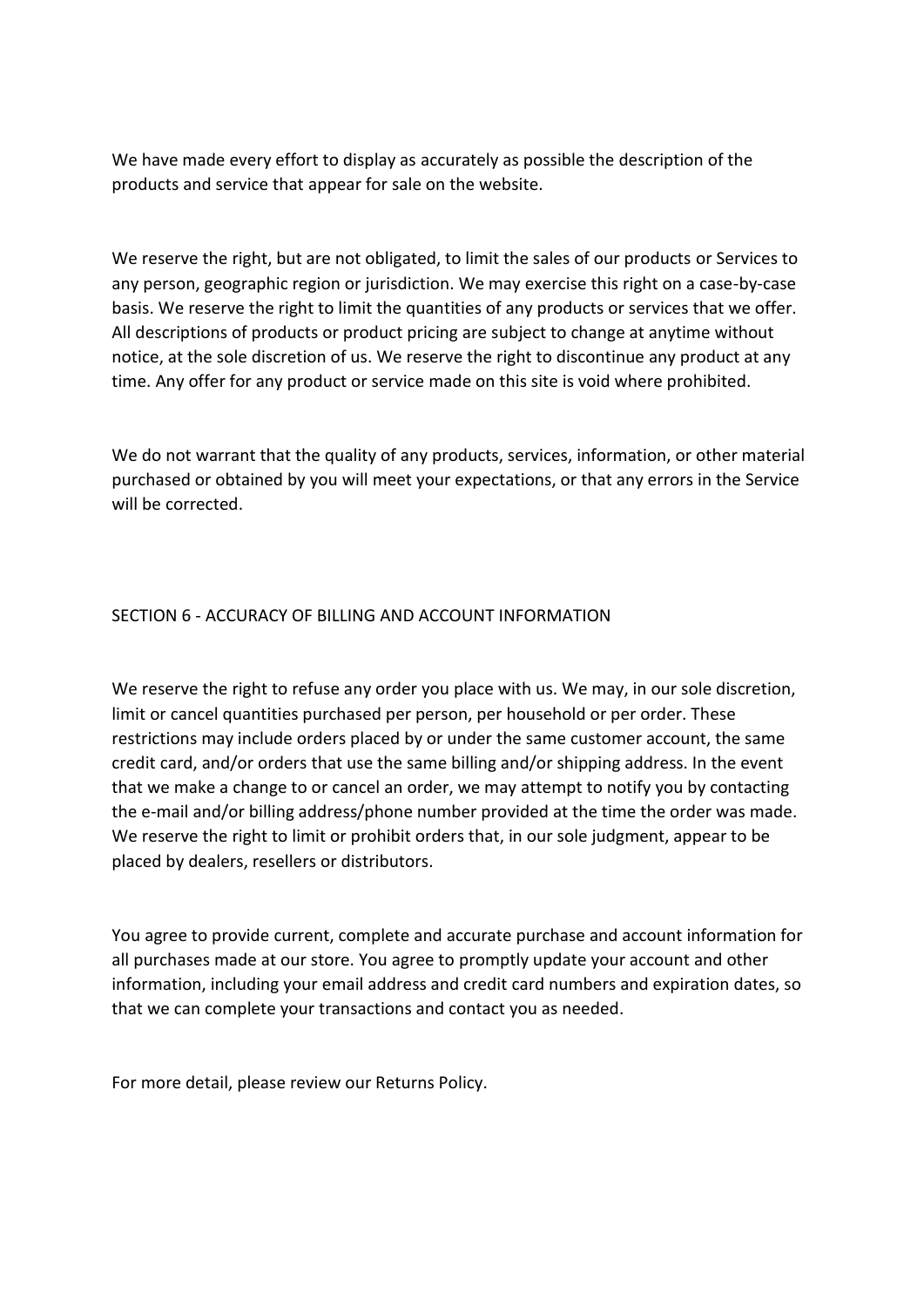### SECTION 7 - OPTIONAL TOOLS

We may provide you with access to or recommend third-party tools over which we neither monitor nor have any control nor input.

You acknowledge and agree that we provide access to such tools "as is" and "as available" without any warranties, representations or conditions of any kind and without any endorsement. We shall have no liability whatsoever arising from or relating to your use of optional third-party tools.

Any use by you of optional tools offered through the site is entirely at your own risk and discretion and you should ensure that you are familiar with and approve of the terms on which tools are provided by the relevant third-party provider(s).

We may also, in the future, offer new services and/or features through the website (including, the release of new tools and resources). Such new features and/or services shall also be subject to these Terms of Service.

SECTION 8 - THIRD-PARTY LINKS

Certain content, products and services available via our Service may include materials from third-parties.

Third-party links on this site may direct you to third-party websites that are not affiliated with us. We are not responsible for examining or evaluating the content or accuracy and we do not warrant and will not have any liability or responsibility for any third-party materials or websites, or for any other materials, products, or services of third-parties.

We are not liable for any harm or damages related to the purchase or use of goods, services, resources, content, or any other transactions made in connection with any third-party websites. Please review carefully the third-party's policies and practices and make sure you understand them before you engage in any transaction. Complaints, claims, concerns, or questions regarding third-party products should be directed to the third-party.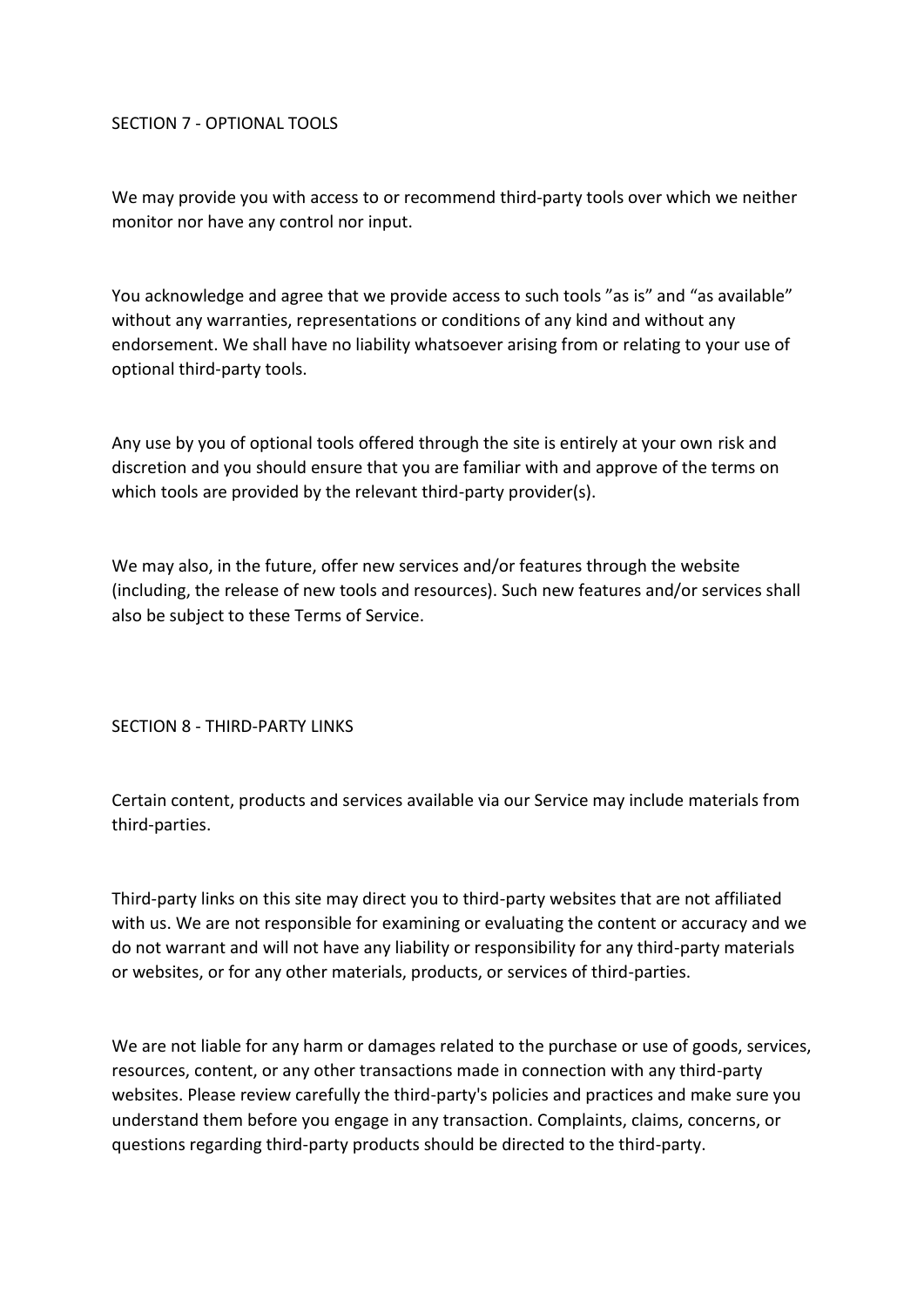### SECTION 9 - USER COMMENTS, FEEDBACK AND OTHER SUBMISSIONS

If, at our request, you send certain specific submissions (for example contest entries) or without a request from us you send creative ideas, suggestions, proposals, plans, or other materials, whether online, by email, by postal mail, or otherwise (collectively, 'comments'), you agree that we may, at any time, without restriction, edit, copy, publish, distribute, translate and otherwise use in any medium any comments that you forward to us. We are and shall be under no obligation (1) to maintain any comments in confidence; (2) to pay compensation for any comments; or (3) to respond to any comments.

We may, but have no obligation to, monitor, edit or remove content that we determine in our sole discretion are unlawful, offensive, threatening, libellous, defamatory, pornographic, obscene or otherwise objectionable or violates any party's intellectual property or these Terms of Service.

You agree that your comments will not violate any right of any third-party, including copyright, trademark, privacy, personality or other personal or proprietary right. You further agree that your comments will not contain libellous or otherwise unlawful, abusive or obscene material, or contain any computer virus or other malware that could in any way affect the operation of the Service or any related website. You may not use a false e-mail address, pretend to be someone other than yourself, or otherwise mislead us or thirdparties as to the origin of any comments. You are solely responsible for any comments you make and their accuracy. We take no responsibility and assume no liability for any comments posted by you or any third-party.

### SECTION 10 - PERSONAL INFORMATION

Your submission of personal information through the store is governed by our Privacy Policy. To view our Privacy Policy.

SECTION 11 - ERRORS, INACCURACIES AND OMISSIONS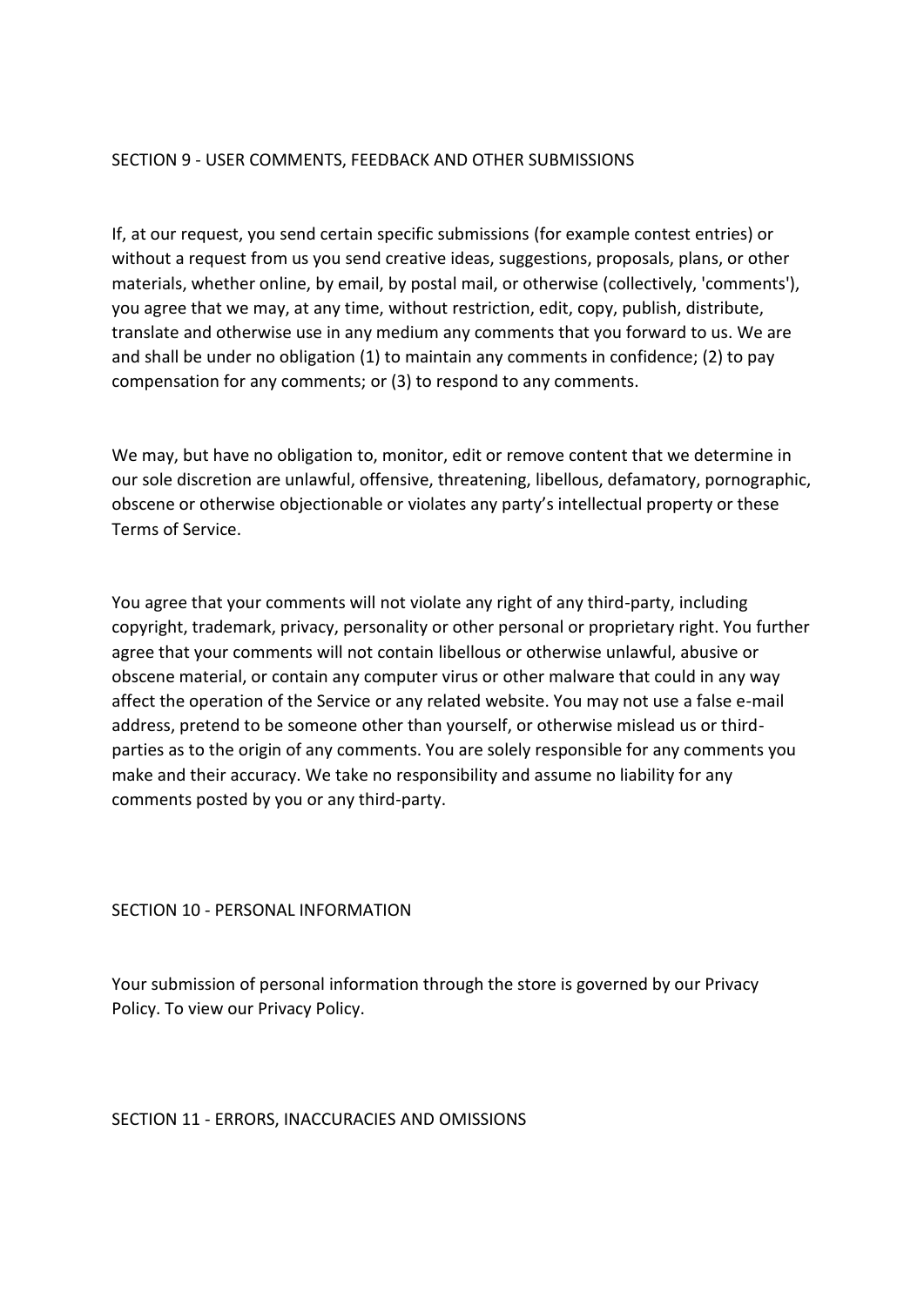Occasionally there may be information on our site or in the Service that contains typographical errors, inaccuracies or omissions that may relate to product descriptions, pricing, promotions, offers, product shipping charges, transit times and availability. We reserve the right to correct any errors, inaccuracies or omissions, and to change or update information or cancel orders if any information in the Service or on any related website is inaccurate at any time without prior notice (including after you have submitted your order).

We undertake no obligation to update, amend or clarify information in the Service or on any related website, including without limitation, pricing information, except as required by law. No specified update or refresh date applied in the Service or on any related website, should be taken to indicate that all information in the Service or on any related website has been modified or updated.

## SECTION 12 - PROHIBITED USES

In addition to other prohibitions as set forth in the Terms of Service, you are prohibited from using the site or its content: (a) for any unlawful purpose; (b) to solicit others to perform or participate in any unlawful acts; (c) to violate any international, federal, provincial or state regulations, rules, laws, or local ordinances; (d) to infringe upon or violate our intellectual property rights or the intellectual property rights of others; (e) to harass, abuse, insult, harm, defame, slander, disparage, intimidate, or discriminate based on gender, sexual orientation, religion, ethnicity, race, age, national origin, or disability; (f) to submit false or misleading information; (g) to upload or transmit viruses or any other type of malicious code that will or may be used in any way that will affect the functionality or operation of the Service or of any related website, other websites, or the Internet; (h) to collect or track the personal information of others; (i) to spam, phish, pharm, pretext, spider, crawl, or scrape; (j) for any obscene or immoral purpose; or (k) to interfere with or circumvent the security features of the Service or any related website, other websites, or the Internet. We reserve the right to terminate your use of the Service or any related website for violating any of the prohibited uses.

### SECTION 13 - DISCLAIMER OF WARRANTIES; LIMITATION OF LIABILITY

We do not guarantee, represent or warrant that your use of our service will be uninterrupted, timely, secure or error-free.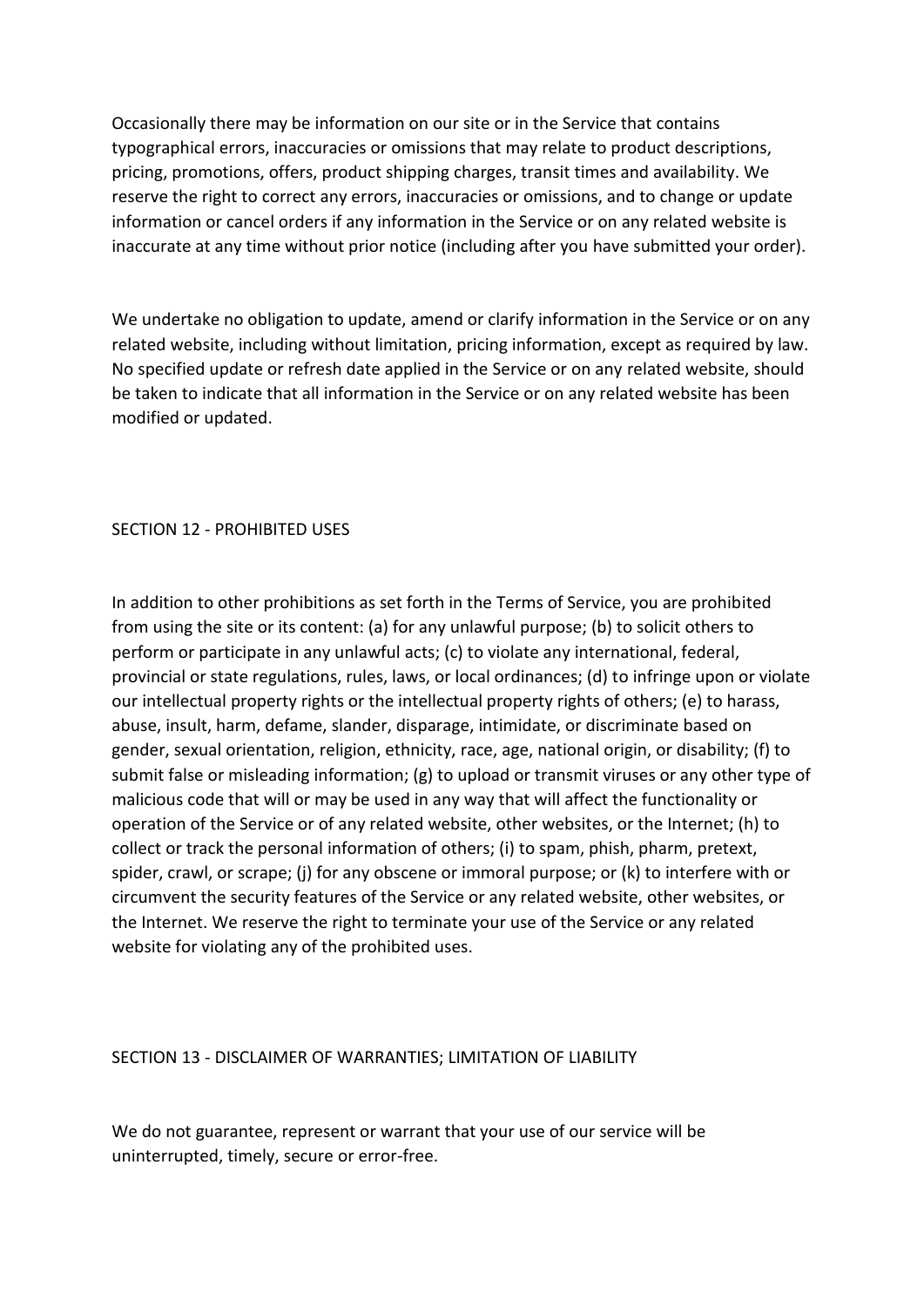We do not warrant that the results that may be obtained from the use of the service will be accurate or reliable.

You agree that from time to time we may remove the service for indefinite periods of time or cancel the service at any time, without notice to you.

You expressly agree that your use of, or inability to use, the service is at your sole risk. The service and all products and services delivered to you through the service are (except as expressly stated by us) provided 'as is' and 'as available' for your use, without any representation, warranties or conditions of any kind, either express or implied, including all implied warranties or conditions of merchantability, merchantable quality, fitness for a particular purpose, durability, title, and non-infringement.

In no case shall Blue Pathfinder, our directors, officers, employees, affiliates, agents, contractors, interns, suppliers, service providers or licensors be liable for any injury, loss, claim, or any direct, indirect, incidental, punitive, special, or consequential damages of any kind, including, without limitation lost profits, lost revenue, lost savings, loss of data, replacement costs, or any similar damages, whether based in contract, tort (including negligence), strict liability or otherwise, arising from your use of any of the service or any products procured using the service, or for any other claim related in any way to your use of the service or any product, including, but not limited to, any errors or omissions in any content, or any loss or damage of any kind incurred as a result of the use of the service or any content (or product) posted, transmitted, or otherwise made available via the service, even if advised of their possibility. Because some states or jurisdictions do not allow the exclusion or the limitation of liability for consequential or incidental damages, in such states or jurisdictions, our liability shall be limited to the maximum extent permitted by law.

### SECTION 14 - INDEMNIFICATION

You agree to indemnify, defend and hold harmless Blue Pathfinder and our parent, subsidiaries, affiliates, partners, officers, directors, agents, contractors, licensors, service providers, subcontractors, suppliers, interns and employees, harmless from any claim or demand, including reasonable attorneys' fees, made by any third-party due to or arising out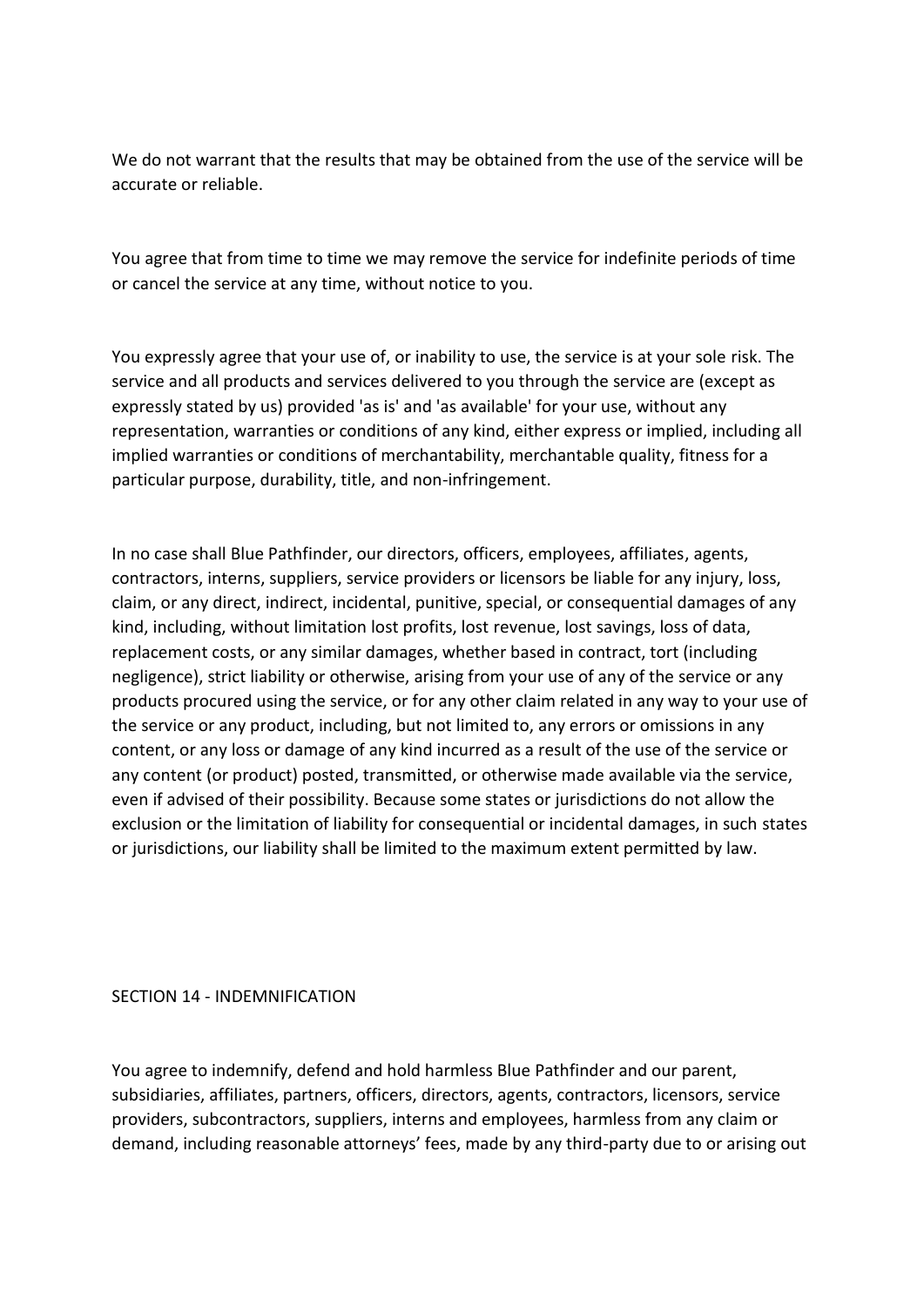of your breach of these Terms of Service or the documents they incorporate by reference, or your violation of any law or the rights of a third-party.

SECTION 15 - SEVERABILITY

In the event that any provision of these Terms of Service is determined to be unlawful, void or unenforceable, such provision shall nonetheless be enforceable to the fullest extent permitted by applicable law, and the unenforceable portion shall be deemed to be severed from these Terms of Service, such determination shall not affect the validity and enforceability of any other remaining provisions.

# SECTION 16 - TERMINATION

The obligations and liabilities of the parties incurred prior to the termination date shall survive the termination of this agreement for all purposes.

These Terms of Service are effective unless and until terminated by either you or us. You may terminate these Terms of Service at any time by notifying us that you no longer wish to use our Services, or when you cease using our site.

If in our sole judgment you fail, or we suspect that you have failed, to comply with any term or provision of these Terms of Service, we also may terminate this agreement at any time without notice and you will remain liable for all amounts due up to and including the date of termination; and/or accordingly may deny you access to our Services (or any part thereof).

# SECTION 17 - ENTIRE AGREEMENT

The failure of us to exercise or enforce any right or provision of these Terms of Service shall not constitute a waiver of such right or provision.